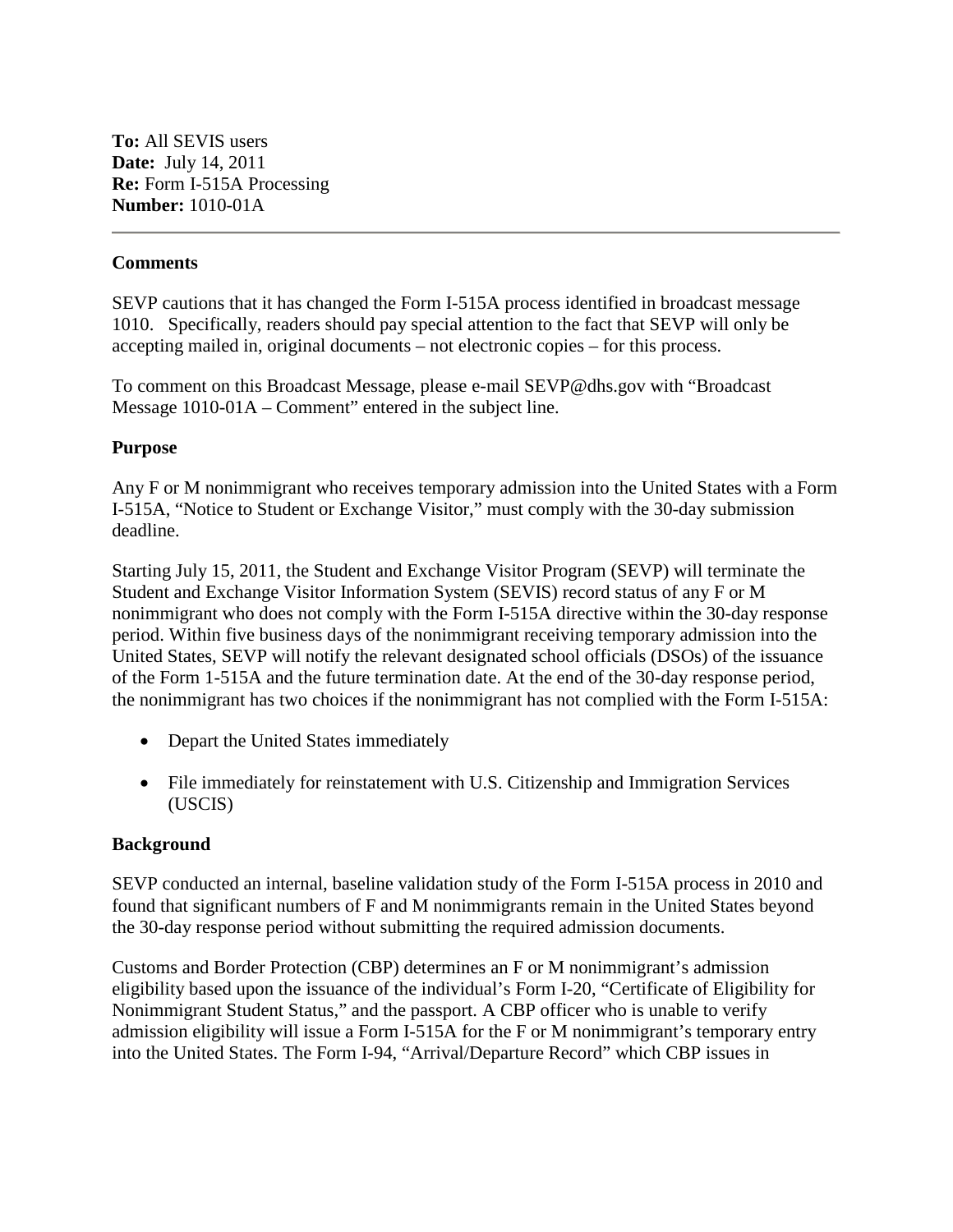conjunction with the Form I-515A has a limited validity period of 30 days from the date of issuance. $1$ 

The Form I-515A has no relationship with how long a nonimmigrant may legally remain in the United States; the Form I-94 issued to the individual at the time of entry is the determinant. An F or M nonimmigrant who does not comply with the terms of the Form I-515A is not legally present in the country once the date on the Form I-94 expires. The nonimmigrant must receive a revised or new Form I-94 from SEVP to remain in the United States.

## **New Process**

j

SEVP now receives F and M nonimmigrant information daily from Enforcement Operational Records/Automated Biometric Identification System, the Form I-515A tracking system. When CBP issues a Form I-515A to an F or M nonimmigrant, SEVP will notify the DSO of the F or M student's school of the issuance by e-mail.<sup>[2](#page-1-1)</sup> SEVP will send an e-mail within 24 hours of the nonimmigrant's temporary admission into the United States and will include the expiration date on the nonimmigrant's Form I-94.

SEVP strongly encourages the DSO to use this information to remind the nonimmigrant to submit the necessary documents within the 30-day response period for SEVP to make an appropriate admissibility determination.

As indicated on the Form I-515A instructions, SEVP must receive original documents to make the adjudication. The nonimmigrant must mail the documents, including the Form I-94, to SEVP at the address listed on the Form I-515 to meet the Form I-94 expiration deadline. This will allow the nonimmigrant to avoid termination of the SEVIS record and the need to file with USCIS for reinstatement.

After Form I-515A adjudication, SEVP sends a notice to the DSO. If SEVP approves the nonimmigrant's continued admission, SEVP returns the Form I-20 and a cover letter to the DSO. Additionally, SEVP amends the submitted Form I-94 or issues a new one for the normal duration of status.

If SEVP does not receive the required documentation by the Form I-94 expiration date, the nonimmigrant's SEVIS record status will terminate on the next day. The DSO will receive an email from the Form I-515A processing team advising of any terminated record on the termination date.

SEVP recommends that DSOs review these policies with their F and/or M nonimmigrants to ensure that they know the following:

• The importance of having the appropriate documents upon entry to the United States

<span id="page-1-0"></span><sup>1</sup> The Form I-94, "Arrival/Departure Record," identifies how long a nonimmigrant may legally remain in the United States. Normally, an F nonimmigrant's Form I-94 is valid for the "duration of status." For an M nonimmigrant, the Form I-94 is normally valid for program duration. Issuing the Form I-94 with a Form I-515A is not a standard practice; the Form I-94 is limited to a validity period of 30 days from the date of issuance.

<span id="page-1-1"></span><sup>&</sup>lt;sup>2</sup> If the recipient of the Form I-515A is a dependent, SEVP will send the e-mail notice to the F or M student's DSO.